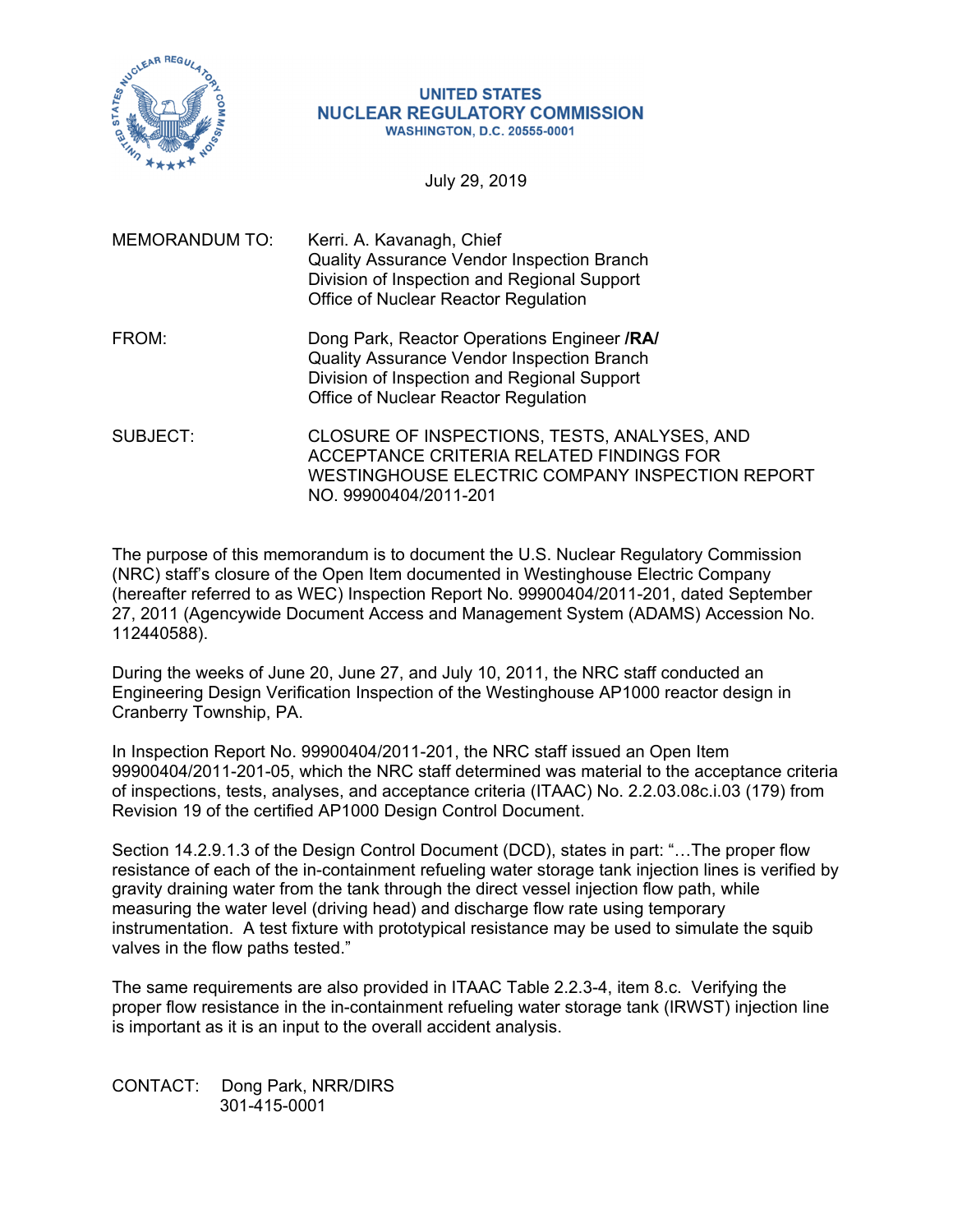The inspection team identified that the resistance of the IRWST injection lines was calculated with the assumption that the check valves would be fully open. The inspection team questioned the validity of this assumption since as the IRWST level decreases the available pressure may decrease and may be insufficient to maintain these valves in the full open position. WEC concurred with this concern and stated that a recent internal review had also identified a similar concern and that CAP IR 11-076-C001 was tracking its resolution. WEC further indicated that their evaluation had determined that these check valves will not be fully open even with a full IRWST. This issue was identified by the team as NRC Open Item 99900404/2011-201-05.

On May 19 and 20, 2016, the NRC conducted an inspection at WEC to review the corrective actions taken by WEC in response to the Open Item 99900404/2011-201-05. During this inspection, IR No. 99900404/2016-203, dated June 30, 2016 (ADAMS Accession No. ML16173A282), the NRC inspection team determined that WEC took corrective actions, but these corrective actions involved modifications to the design that were departures from the approved AP1000 Final Safety Analysis Report. In response to Open Item 99900404/2011-201- 05, WEC updated the Passive Core Cooling System (PXS) check valve qualification requirements to address the partial open operating position of the PXS check valves following a design-basis event. The inspectors concluded that WEC had addressed the long-term performance of the PXS check valves in an acceptable manner. Based on this inspection, the portion of Open Item 99900404/2011-201-05 related to the PXS check valve qualification requirements was closed. The portion of Open Item 99900404/2011-201-05 related to the planned License Amendment Request (LAR) to correct ITAAC 2.2.3-4, Item 8.c, remained open until the LAR was submitted to the NRC staff.

As noted in Open Item 99900404/2011-201-05, WEC planned to support the AP1000 licensees in preparing an LAR to correct ITAAC 2.2.3-4, Item 8.c, to reflect the partially open position of the PXS check valves during the IRWST Injection phase following a design-basis event. The adequacy of the modified ITAAC was reviewed by the NRC staff upon submittal of the LAR, including the adequacy of the ITAAC to verify adequate IRWST Injection based on gravity-driven flow, as necessary to provide sufficient core cooling in response to a design-basis event.

On February 28, 2018, the NRC issued Amendments Nos. 111 and 110 to Combined License (COL) Nos. NPF-91 and NPF-92 for the Vogtle Electric Generating Plant (VEGP) Units 3 and 4 (ADAMS Accession No. ML18026A566).

Based on WEC's update of the check valve qualification requirements and submittal of the license amendment, the NRC staff has determined that WEC has adequately address the identified Open Item. Open Item 99900404/2011-201-05 is closed and no additional inspection follow-up is required to verify completion/adequacy of the corrective actions.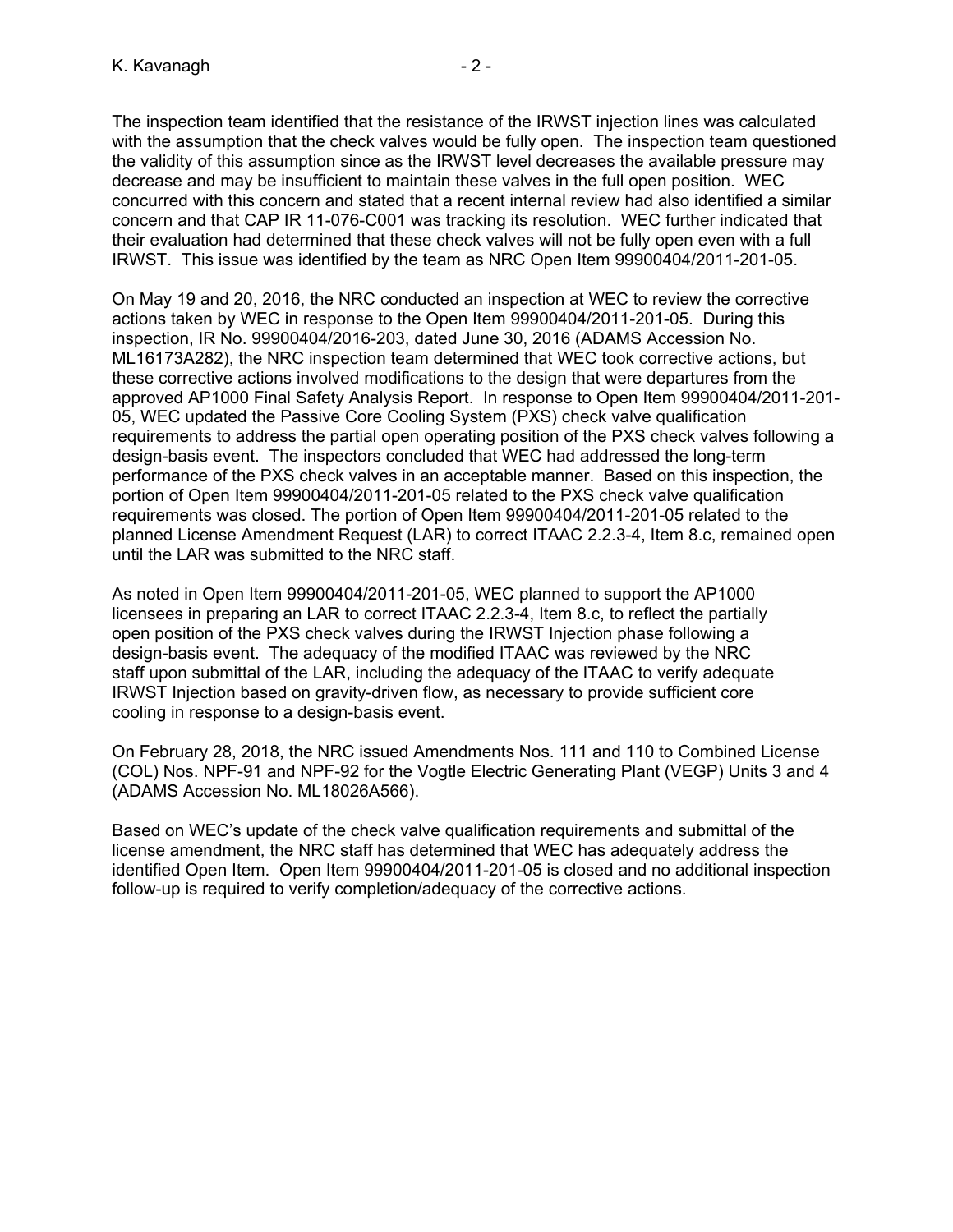SUBJECT: CLOSURE OF INSPECTIONS, TESTS, ANALYSES, AND ACCEPTANCE CRITERIA RELATED FINDINGS FOR WESTINGHOUSE ELECTRIC COMPANY INSPECTION REPORT NO. 99900404/2011-201 Dated July 29, 2019

Enclosure:

Summary of NRC Inspection of Westinghouse Electric Company Affecting ITAAC

DISTRIBUTION: Public KKavanagh ASakadales O'Bryan VHall NRR\_DIRS\_IQVB

|             | <b>OFFICE NRR/DIRS/IQVB</b> | NRR/DIRS/IQVB |  |
|-------------|-----------------------------|---------------|--|
| <b>NAME</b> | <b>DPark</b>                | KKavanagh     |  |
| <b>DATE</b> | 07/26/2019                  | 07/29/2019    |  |

## **ADAMS Accession No.:** ML19204A233 NRR-106